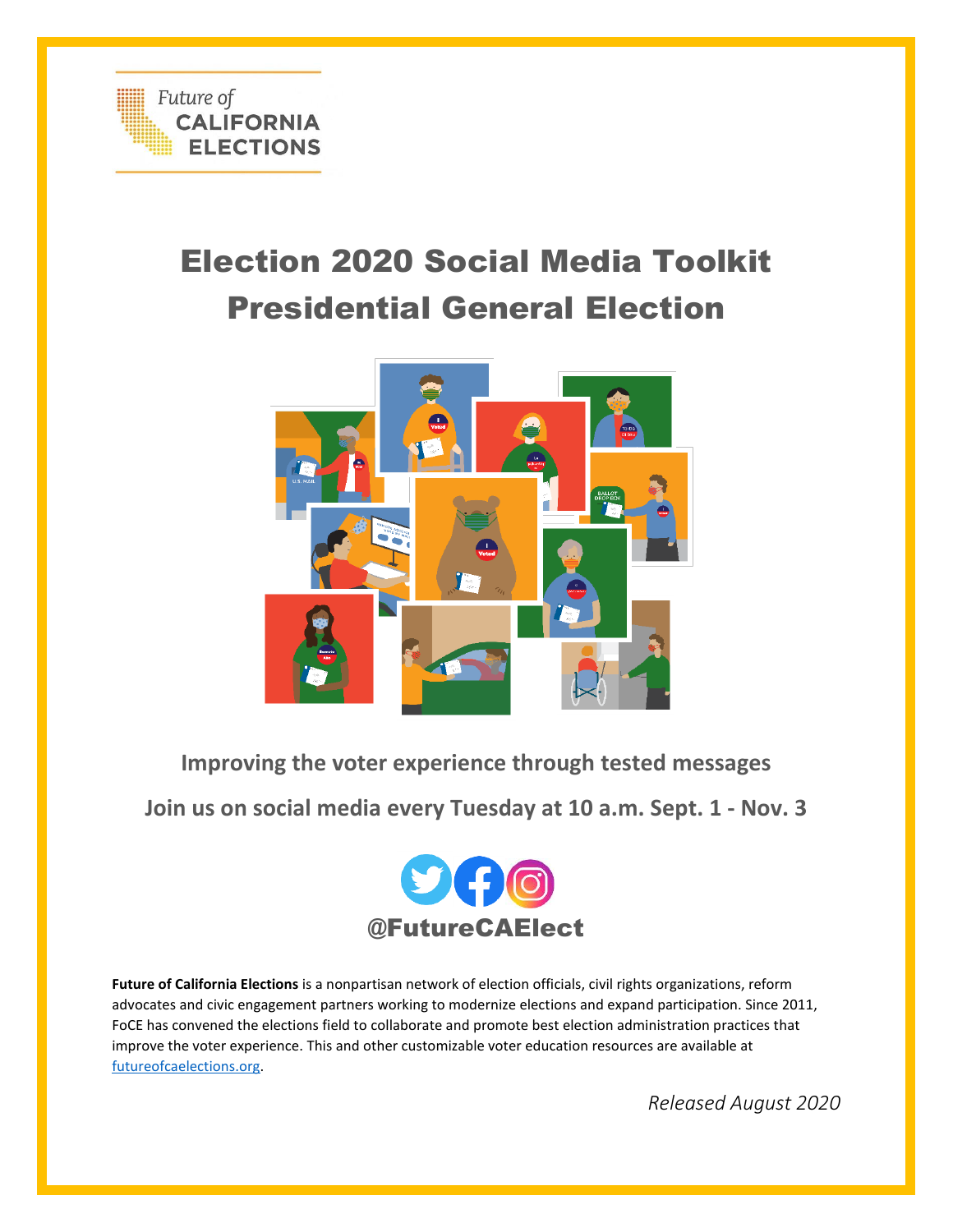## Introduction

For the 2020 Presidential Election, every California voter with an active registration status will be sent a ballot in the mail, even if they did not request one, and they will have options for how to vote. This resource offers plain language messages to help Californians learn about voting in their community.

This toolkit was informed by the [Voter Messaging in the Time of COVID-19](https://static1.squarespace.com/static/57b8c7ce15d5dbf599fb46ab/t/5f3307ec6569af05af274bb7/1597179885893/CID+Voter+Messaging+in+the+Time+of+COVID-19+-+Fact+Sheet+-+FINAL.pdf) survey, conducted by Center for Inclusive Democracy at the USC Price School of Public Policy, as well as by our nonpartisan network of partners.

#### **Our campaign**

Our priority is to improve the voter experience. Help us amplify the important election administration messages in this toolkit. Join us Tuesdays at 10 a.m. starting September 1.

We intentionally do not have a specific slogan or a hashtag for this campaign. Use the one that best fits your organization and goals.

In this toolkit you will find:

- Voter education topics identified by our nonpartisan network of partners
- Custom graphics developed for this campaign
- Sample postings and hashtags to increase interactions
- Contact list for California Election officials

#### **Tips for social media**

- 1. List your county in your post. Not all counties are offering the same voting options, so be specific about your county's options. See page 15 for county Twitter handles.
- 2. Use a graphic to add visual interest. See page 6 to access our custom graphics.
- 3. Tag your friends, colleagues and partner organizations to increase interactions. Tag us @FutureCAElect

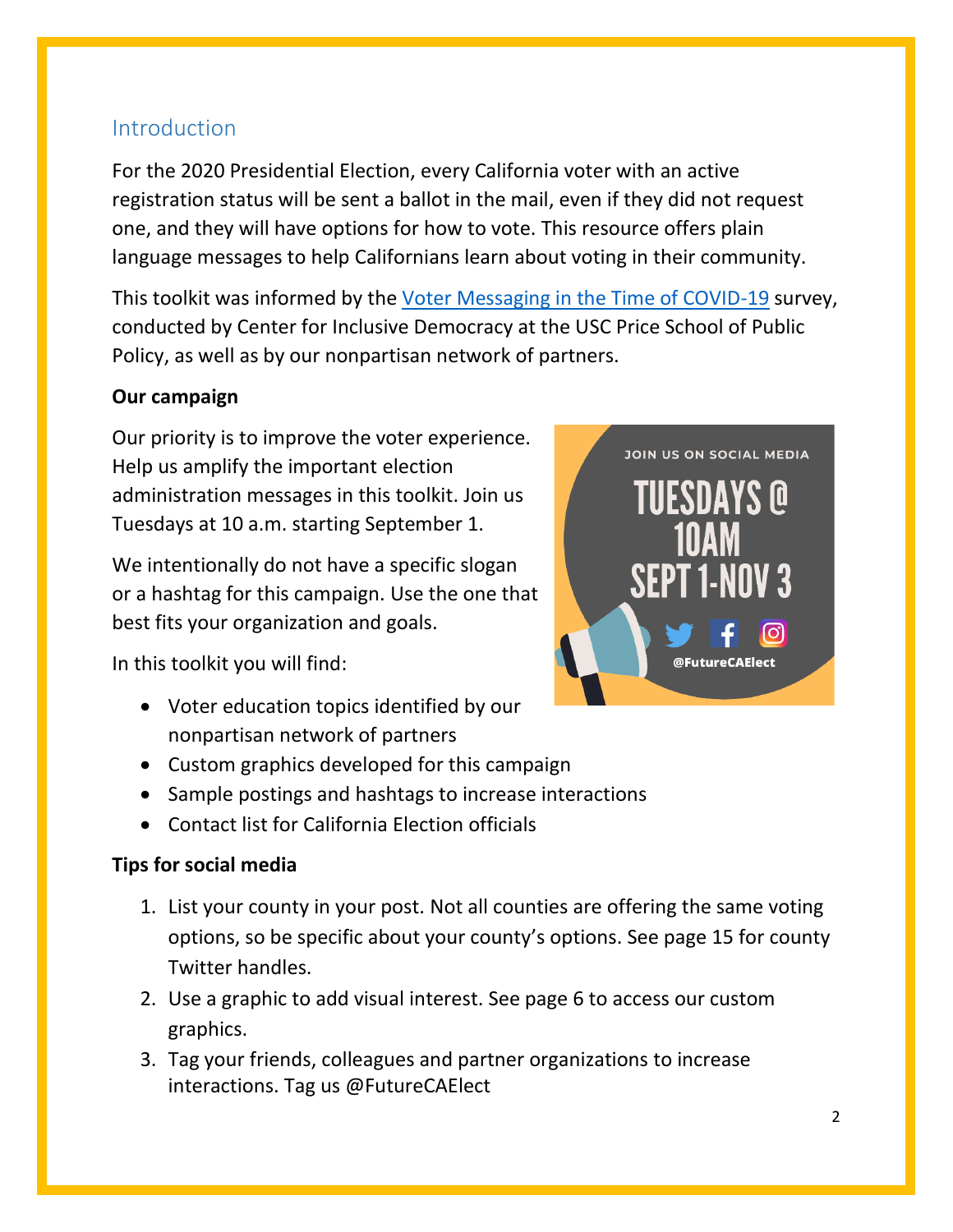## **Contents**

| Summary of Election Administration Topics for Weekly Postings  4 |  |
|------------------------------------------------------------------|--|
|                                                                  |  |
|                                                                  |  |
|                                                                  |  |
|                                                                  |  |
|                                                                  |  |
|                                                                  |  |
|                                                                  |  |
|                                                                  |  |
|                                                                  |  |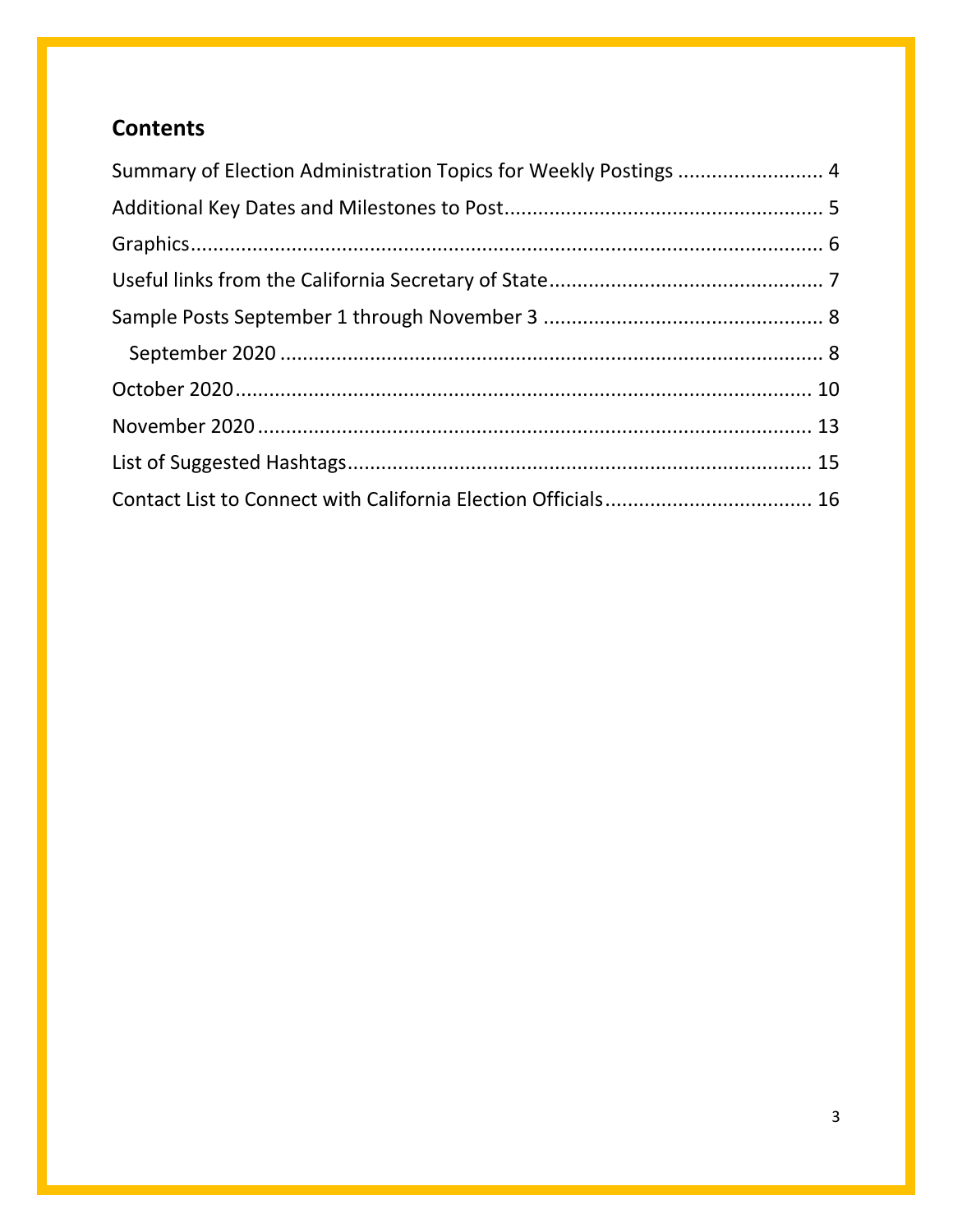## <span id="page-3-0"></span>Summary of Election Administration Topics for Weekly Postings

The themes identified for each week were prioritized by the FoCE network of partners, which includes election officials and nonprofit partners.

#### September 2020

Tuesday, Sept. 1, 2020: Promote Online Voter Registration and remind voters to check and update voter registration, especially address and language preference

Tuesday, Sept. 8, 2020: Recruit poll workers

Tuesday, Sept. 15, 2020: Inform voters they will get their ballot in the mail but have options for voting

Tuesday, Sept. 22, 2020: Promote Online Voter Registration and remind voters to check and update voter registration, especially address and language preference

Tuesday, Sept. 29, 2020: Remind voters to check their address is current and to sign up to track their ballot

#### October/November 2020

Tuesday, Oct. 6, 2020: Promote Online Voter Registration and remind voters to check and update voter registration, especially address and language preference

Tuesday, Oct. 13, 2020: Inform voters they will receive a ballot in the mail, encourage them to mail it back early and track it

Tuesday, October 20, 2020: Inform voters of Same Day Registration

Tuesday, Oct. 27: Remind voters they can vote early starting the weekend before Election Day, and even earlier in some counties

Saturday, Oct. 31 – November 2: Remind voters to vote early

Tuesday, Nov. 3, 2020: Election Day – Last day to vote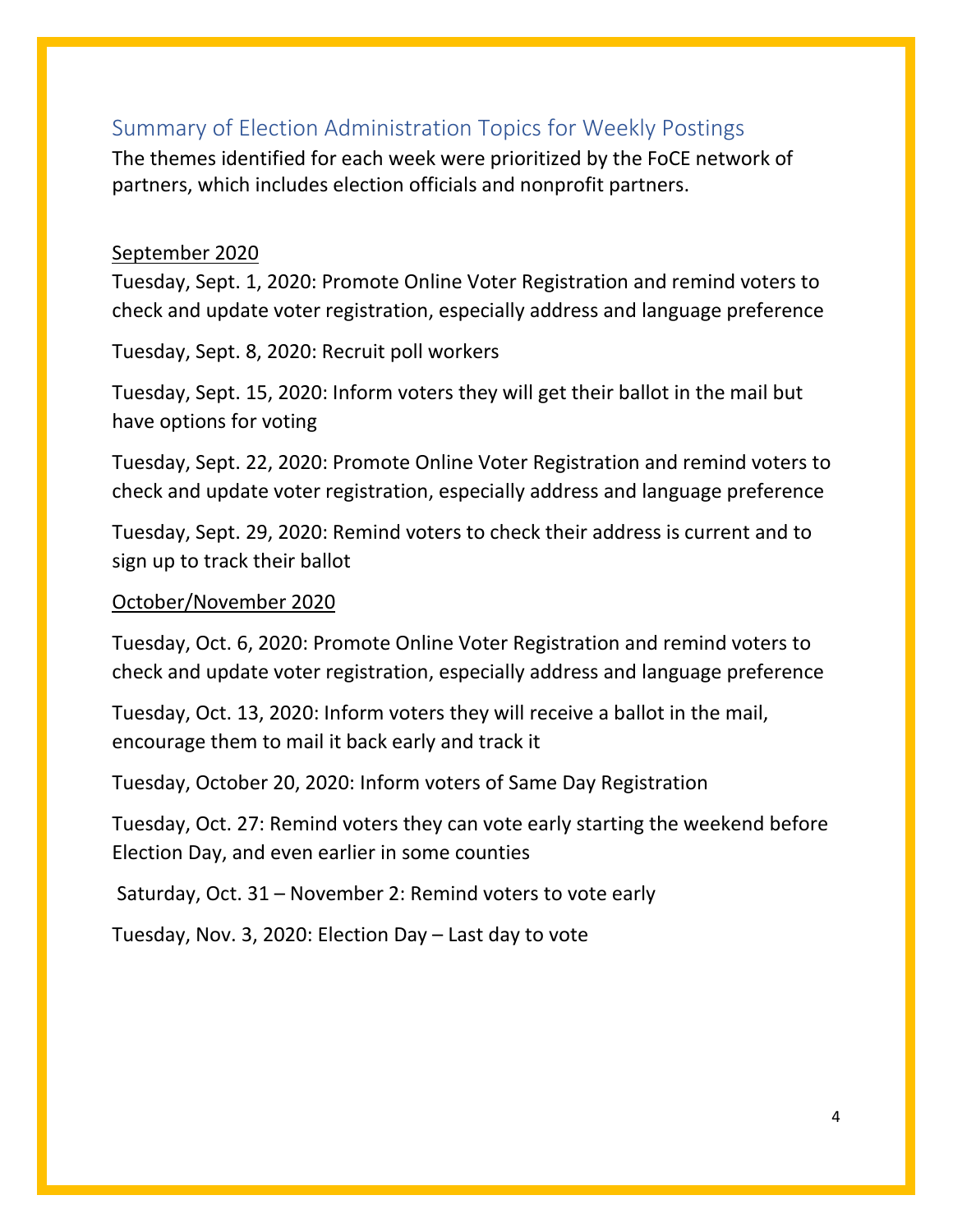## <span id="page-4-0"></span>Additional Key Dates and Milestones to Post

In addition to posting every Tuesday, consider these other key dates for your social media messaging. These dates were identified by our nonpartisan network of partners.

- Sept. 7, 2020 Labor Day
- Sept. 14, 2020 50 Days until Election Day!
- Sept. 15, 2020 to Oct. 15, 2020 Hispanic Heritage Month
- Sept. 17, 2020 National Citizenship Day
- Sept. 22, 2020 National Voter Registration Day
- Sept. 24, 2020 State & County Voter Information Guide mailings begin
- Oct. 5 & 6, 2020 Ballots mailed out by election offices. First day of mail voting & Drop Boxes are available in some counties
- Oct. 12, 2020 Indigenous Peoples' Day
- Oct. 19, 2020 Close of Registration for Administrative Purposes. Voters may still register and vote right up through Election Day. Learn more here [www.sos.ca.gov/elections/voter-registration/same-day-reg](http://www.sos.ca.gov/elections/voter-registration/same-day-reg)
- Oct. 24, 2020 Some counties may open voting locations early. Check with your county election office. Learn more here [caearlyvoting.sos.ca.gov](https://caearlyvoting.sos.ca.gov/)
- Oct. 31, 2020 Happy Halloween Early Voting in many counties
- Nov. 3, 2020 Election Day is the last day to vote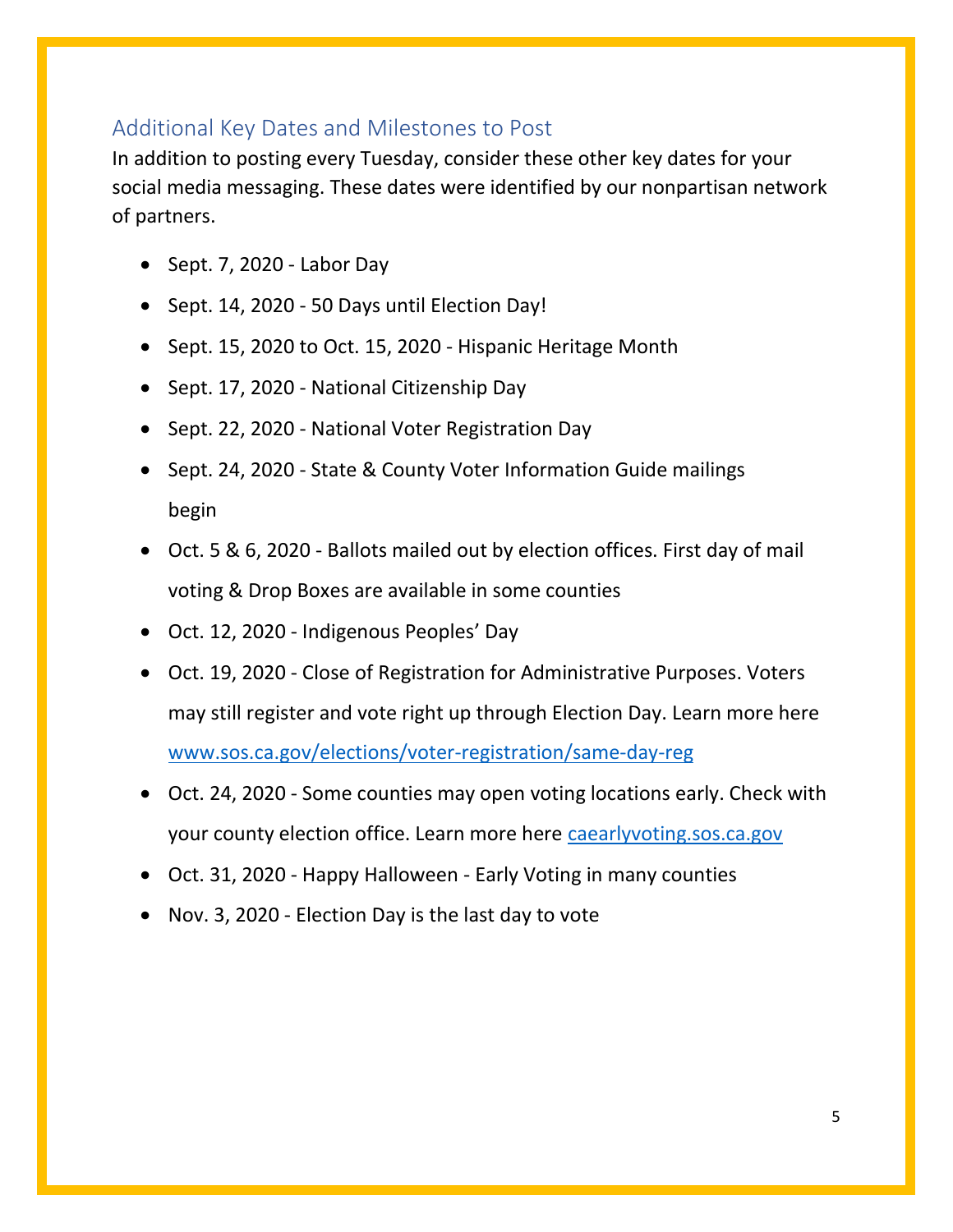## <span id="page-5-0"></span>**Graphics**

Future of California Elections partnered with our designer to develop a custom set of graphics for this Presidential Election. The full collection is available on our [Google Drive](https://drive.google.com/drive/folders/1o06MJWRyaJ7fT4w7pz-dO7mTYQnfONh7?usp=sharing) and Facebook @FutureCAElect. Please email [hello@futureofcaelections.org](mailto:hello@futureofcaelections.org) with any questions.

## **Group 1: California Series**



#### **Group 2: Voting Options Series**



#### **Group 3: "I Voted" Sticker Series**

Stickers are available in the Google Folder in: English, Spanish, Armenian, Farsi, Japanese, Chinese, Tagalog, Korean, Russian, and Vietnamese. Email [hello@futurecaelections.org](mailto:hello@futurecaelections.org) to request a new language.

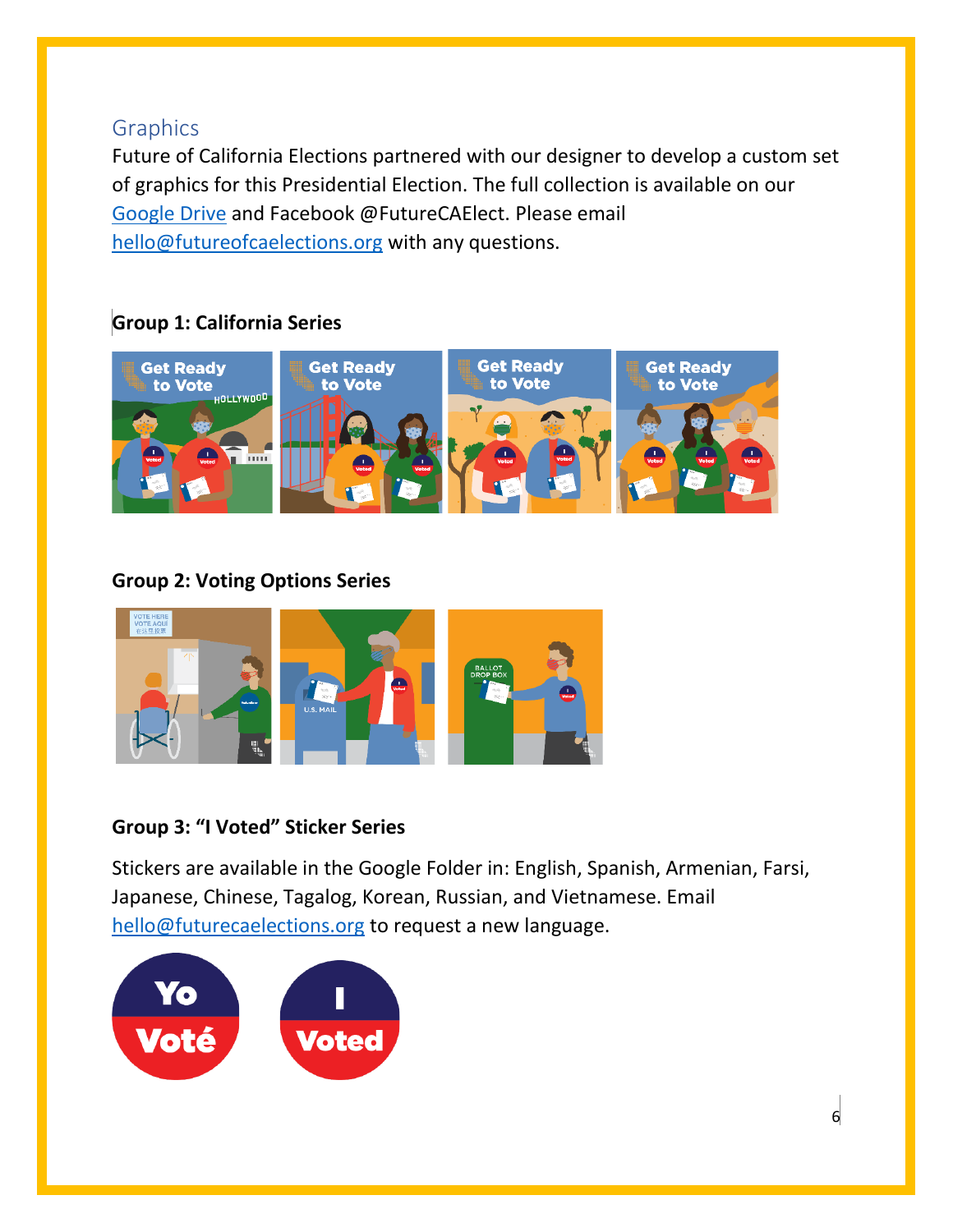# <span id="page-6-0"></span>Useful links from the California Secretary of State

The California Secretary of State website and your County election offices have the most accurate and current information on California elections.

| <b>REGISTRATION</b>                 |                                                                    |
|-------------------------------------|--------------------------------------------------------------------|
| Register to vote                    | registertovote.ca.gov                                              |
| <b>Voter Status</b>                 | voterstatus.sos.ca.gov                                             |
| Same Day Registration               | www.sos.ca.gov/elections/voter-registration/same-day-reg           |
| <b>BALLOT TRACKING</b>              |                                                                    |
| Where is my ballot                  | california.ballottrax.net/voter                                    |
| <b>WHERE TO VOTE</b>                |                                                                    |
| Early voting locations              | caearlyvoting.sos.ca.gov                                           |
| Voting Location look up             | www.sos.ca.gov/elections/polling-place                             |
| <b>Contact Your Election Office</b> | www.sos.ca.gov/elections/voting-resources/county-elections-offices |
| <b>VOTER RIGHTS</b>                 |                                                                    |
| Voter Bill of Rights in English     | www.sos.ca.gov/elections/voter-bill-rights                         |
| and other languages                 |                                                                    |
| Time off to Vote                    | www.sos.ca.gov/elections/time-vote-notices                         |
| <b>POLLWORKER INFO</b>              |                                                                    |
| Sign up to be a poll worker         | pollworker.sos.ca.gov/s/                                           |
| How to be a poll worker             | www.sos.ca.gov/elections/poll-worker-information                   |
| <b>OTHER</b>                        |                                                                    |
| <b>Election Myths Busted</b>        | www.sos.ca.gov/elections/election-2020/election-myths              |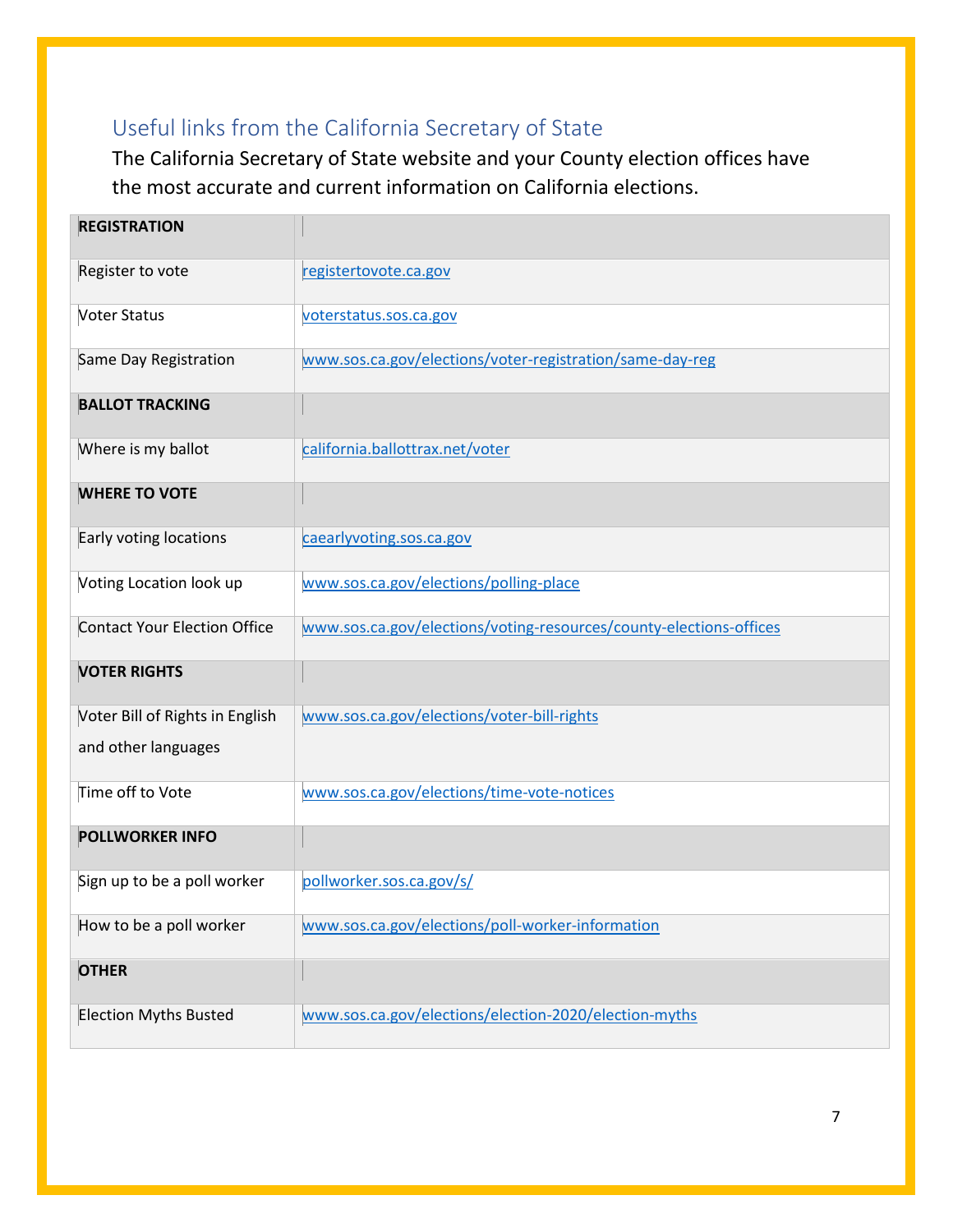## <span id="page-7-0"></span>Sample Posts September 1 through November 3

Tag us @FutureCAElect and we will retweet your post.

#### <span id="page-7-1"></span>September 2020

## **Tuesday, Sept. 1, 2020: Promote Online Voter Registration and remind voters to check and update voter registration, especially address and language preference**

Every active CA voter automatically gets a ballot mailed to them starting October 5. You choose how and when to vote but you must be registered first! Register to vote at registertovote.ca.gov @FutureCAElect

Every active CA voter automatically gets a ballot mailed to them starting October 5. You choose how and when to vote. Check if you're registered at your current address and select your language preference at voterstatus.sos.ca.gov @FutureCAElect

Celebrate Labor Day by registering to vote at registertovote.ca.gov and Vote for your family and your community this election season. @FutureCAElect

Register to vote in Spanish, Hindi, Chinese, Japanese, Khmer, Korean, Tagalog, Thai or Vietnamese & select your language for your ballot and election materials at registertovote.ca.gov @FutureCAElect

Get ready to vote California! Check if you're registered at your current address and select your language preference at voterstatus.sos.ca.gov @FutureCAElect

Get ready to vote California! If you've moved recently, update your voter registration to where you live now. registertovote.ca.gov @FutureCAElect

#### **Tuesday, Sept. 8, 2020: Recruit poll workers, especially those with bilingual skills**

Be a poll worker! Serve your community. Spanish, Chinese, Hindi, Japanese, Khmer, Korean, Tagalog, Thai, Vietnamese, Bengali, Burmese, Gujurati, Hmong, Indonesian, Laotian, Mien, Mongolian, Nepali, Punjabi, Tamil, Telegu & Urdu speakers needed. Visit pollworker.sos.ca.gov/s/ @FutureCAElect

Serve your community AND get paid as a poll worker for the Presidential Election. Sign up at pollworker.sos.ca.gov/s/ @FutureCAElect

Support your neighbors and your community by serving as a poll worker and get paid! Sign up today! Language skills a plus. pollworker.sos.ca.gov/s/ @FutureCAElect

Help your community by serving as a poll worker. Sign up today! pollworker.sos.ca.gov/s/ @FutureCAElect

Serve your community by voting early and signing up to be a poll worker. Language skills a plus. Spread the word. Visit pollworker.sos.ca.gov/s/ @FutureCAElect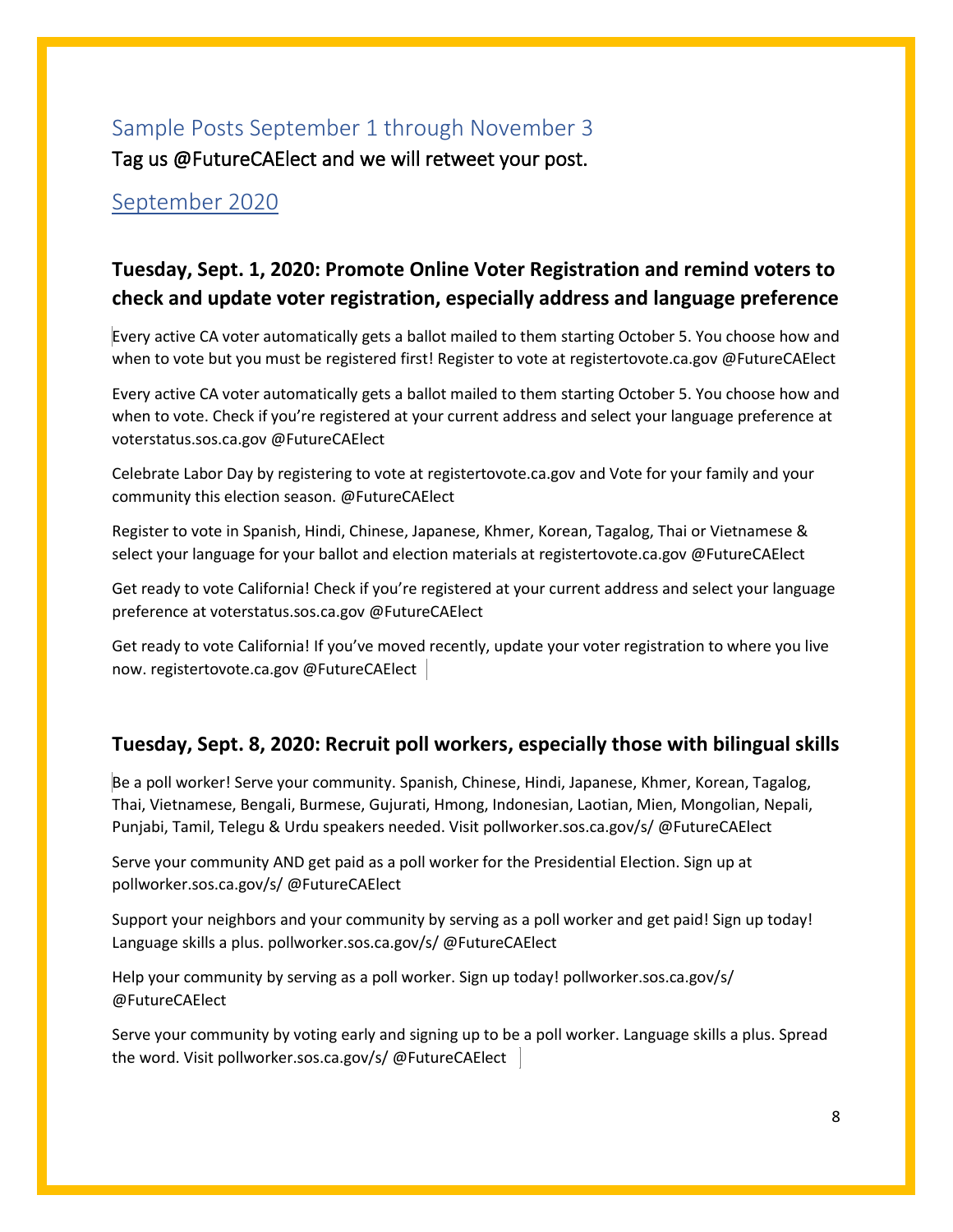## **Tuesday, Sept. 15, 2020: Inform voters they will get their ballot in the mail but have options for voting**

Every CA voter will automatically get their ballot in the mail, but you can return it by mail, drop it off or vote in-person. No matter how you vote, all options will be safe and secure. Check with your county to learn more sos.ca.gov/elections/voting-resources/county-elections-offices @FutureCAElect

EVERY CA registered voter will get a ballot in the mail starting Oct. 5! Return it by mail, drop it off or vote in-person. No matter how you vote, all options will be safe. Check that your status is active and your address is current at voterstatus.sos.ca.gov @FutureCAElect

You'll get a ballot in the mail but there's more than one way to vote in CA, all of them safe! Visit your county website to learn more at sos.ca.gov/elections/voting-resources/county-elections-offices @FutureCAElect

Receiving a ballot in the mail doesn't mean you have to mail it back! Check with your county for all the ways to vote this election and represent your community at the ballot box. sos.ca.gov/elections/votingresources/county-elections-offices @FutureCAElect

## **Tuesday, Sept. 22, 2020: Promote Online Voter Registration and remind voters to check and update voter registration, especially address and language preference**

Get ready to vote! Check your registration and make sure your info is up to date, especially your address and language preference. Your ballot will be sent starting Oct 5. Check here: voterstatus.sos.ca.gov @FutureCAElect

Get ready to vote! Register to vote in Spanish, Hindi, Chinese, Japanese, Khmer, Korean, Tagalog, Thai or Vietnamese at registertovote.ca.gov and select your language for your ballot and all future official election materials. @FutureCAElect

Make your voice heard with your vote this Fall! Make sure you're registered at your current address and select your language preference. voterstatus.sos.ca.gov @FutureCAElect

Voting is your right and duty. But first you must register! Visit registertovote.ca.gov @FutureCAElect

If you want to vote, you need to register! Go here registertovote.ca.gov @FutureCAElect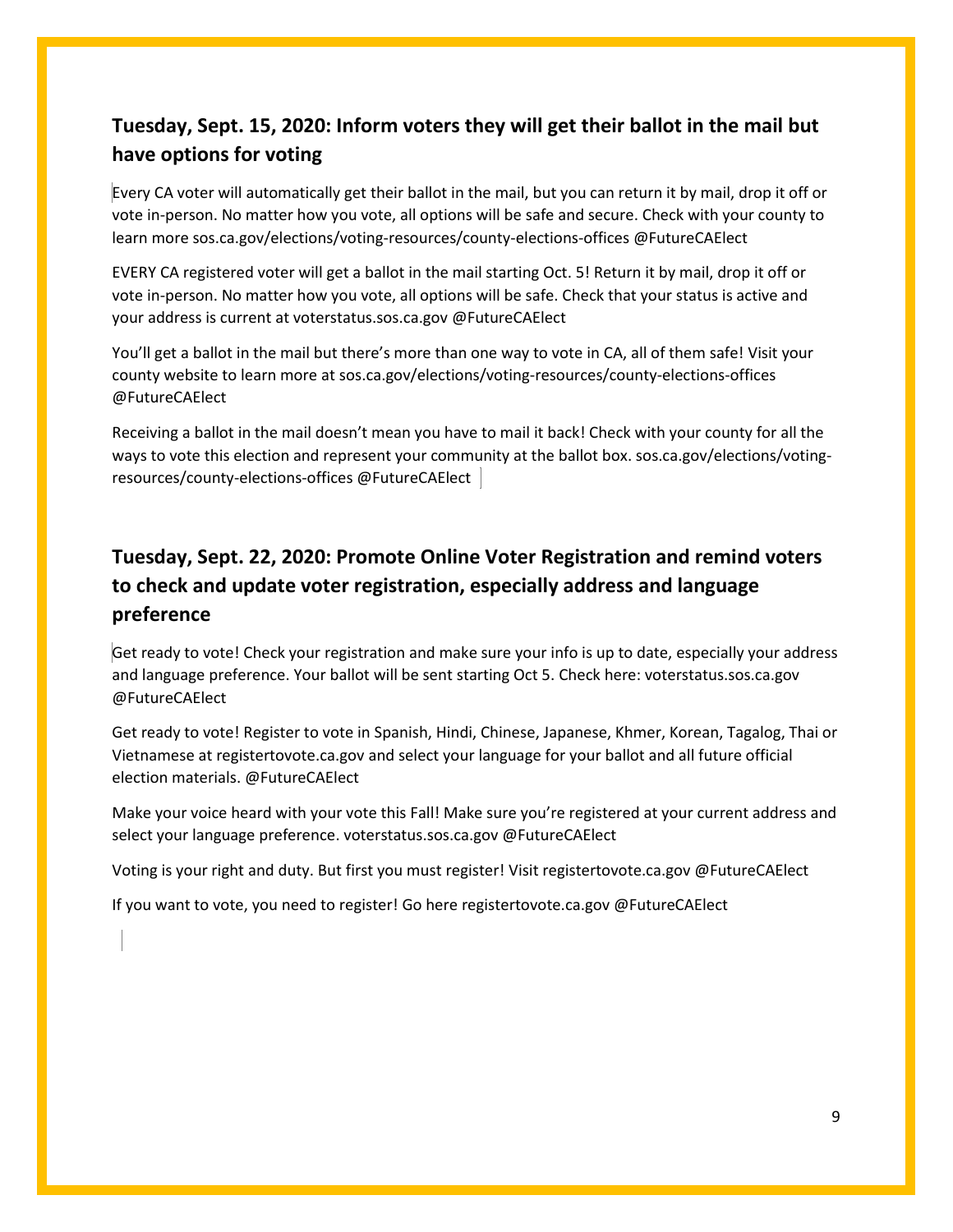#### **Tuesday, Sept. 29, 2020: Remind voters to check their address is current and to sign up to track their ballot**

Your ballot is coming to you this election season. Check your address is current at voterstatus.sos.ca.gov or registertovote.ca.gov. You have options for how to vote and can track your ballot in the mail by signing up at california.ballottrax.net/voter @FutureCAElect

All California voters will be sent their ballot in the mail. Check your address is current at voterstatus.sos.ca.gov and sign up to track your ballot from when its mailed to when its counted. Visit california.ballottrax.net/voter @FutureCAElect

Follow your ballot and know where it is. Sign up at california.ballottrax.net/voter @FutureCAElect

Your ballot is coming to you this election season. Tracking your ballot for the election is easy! Sign up at california.ballottrax.net/voter @FutureCAElect

All you need to know about your options for voting this election will come by mail, including your ballot. Make sure your address is current. Check your address at voterstatus.sos.ca.gov or register to vote at registertovote.ca.gov @FutureCAElect

Have your Voice Heard. Get Ready to Vote. Your ballot is coming next week. You can vote by mail, inperson or drop it off. But first - Registertovote.ca.gov or check your voterstatus.sos.ca.gov and then sign up to track your ballot at california.ballottrax.net/voter @FutureCAElect

#### <span id="page-9-0"></span>October 2020

## **Tuesday, Oct. 6, 2020: Promote Online Voter Registration and remind voters to check and update voter registration, especially address and language preference.**

Get ready to vote! Register at registertovote.ca.gov, select your language preference, then track your ballot california.ballottrax.net/voter @FutureCAElect

Moved? You need to update your address to vote. All voters automatically get their ballot in the mail this week. Visit registertovote.ca.gov @FutureCAElect

California voters will automatically get their ballots in the mail starting this week. Sign up to track your ballot at california.ballottrax.net/voter @FutureCAElect

Your vote, your voice. Make it heard! Registertovote.ca.gov or check your voterstatus.sos.ca.gov. Your ballot is coming to you. Make sure your address is current and select your language preference. @FutureCAElect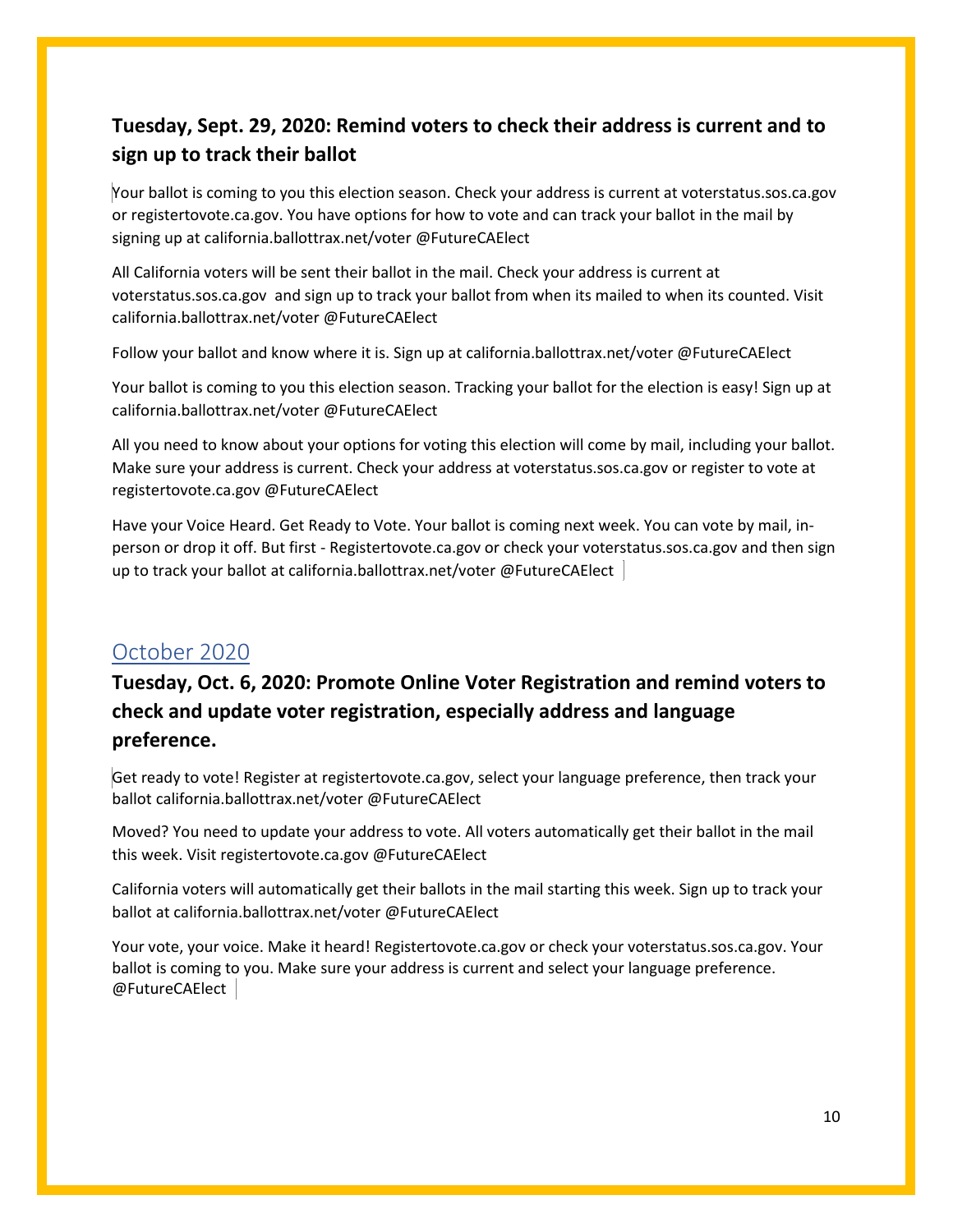#### **Tuesday, Oct. 13, 2020: Inform voters they will receive a ballot in the mail, can mail it back early and track it**

Did your neighbors receive a ballot in the mail, but you didn't? Update your registration at voterstatus.sos.ca.gov. then sign up to track your ballot at california.ballottrax.net/voter @FutureCAElect

You'll get a ballot in the mail if you are an active registered voter. Check your status at voterstatus.sos.ca.gov or register to vote at registertovote.ca.gov @FutureCAElect

Where's my ballot? Track it by signing up at california.ballottrax.net/voter/ @FutureCAElect

Follow your ballot's trip from when first mailed to you to when it's counted by signing up for tracking at california.ballottrax.net/voter/ @FutureCAElect

Want to know when your ballot is received and counted by your county? Sign up for ballot tracking at california.ballottrax.net/voter/ @FutureCAElect

Don't have to wait until Election Day to mail back your ballot. Return it today! Seal, Sign and Date the envelope. No postage needed. Or if you prefer to drop it off yourself visit caearlyvoting.sos.ca.gov. Sign up to track your ballot at california.ballottrax.net/voter/ @FutureCAElect

Be among the first! Mail back your ballot today or drop it off. Find out where at caearlyvoting.sos.ca.gov. Seal, Sign and Date the envelope. No postage needed. And sign up to track your ballot at california.ballottrax.net/voter/ @FutureCAElect

#### **Tuesday, October 20, 2020: Inform voters of Same Day Registration**

All registered California voters are receiving their ballots. Not registered? You can register and vote the SAME DAY. Find out how at sos.ca.gov/elections/voter-registration/same-day-reg @FutureCAElect

You can register and vote the SAME DAY. Find out how at sos.ca.gov/elections/voter-registration/sameday-reg @FutureCAElect

It's not too late to register to vote. You can register and vote the SAME DAY. Find out how at sos.ca.gov/elections/voter-registration/same-day-reg @FutureCAElect

You can register and vote all in one visit right up through Election Day. But don't wait, learn where to go today! sos.ca.gov/elections/voter-registration/same-day-reg

Your community needs your voice. Register to vote and vote in one visit. Find out how at sos.ca.gov/elections/voter-registration/same-day-reg @FutureCAElect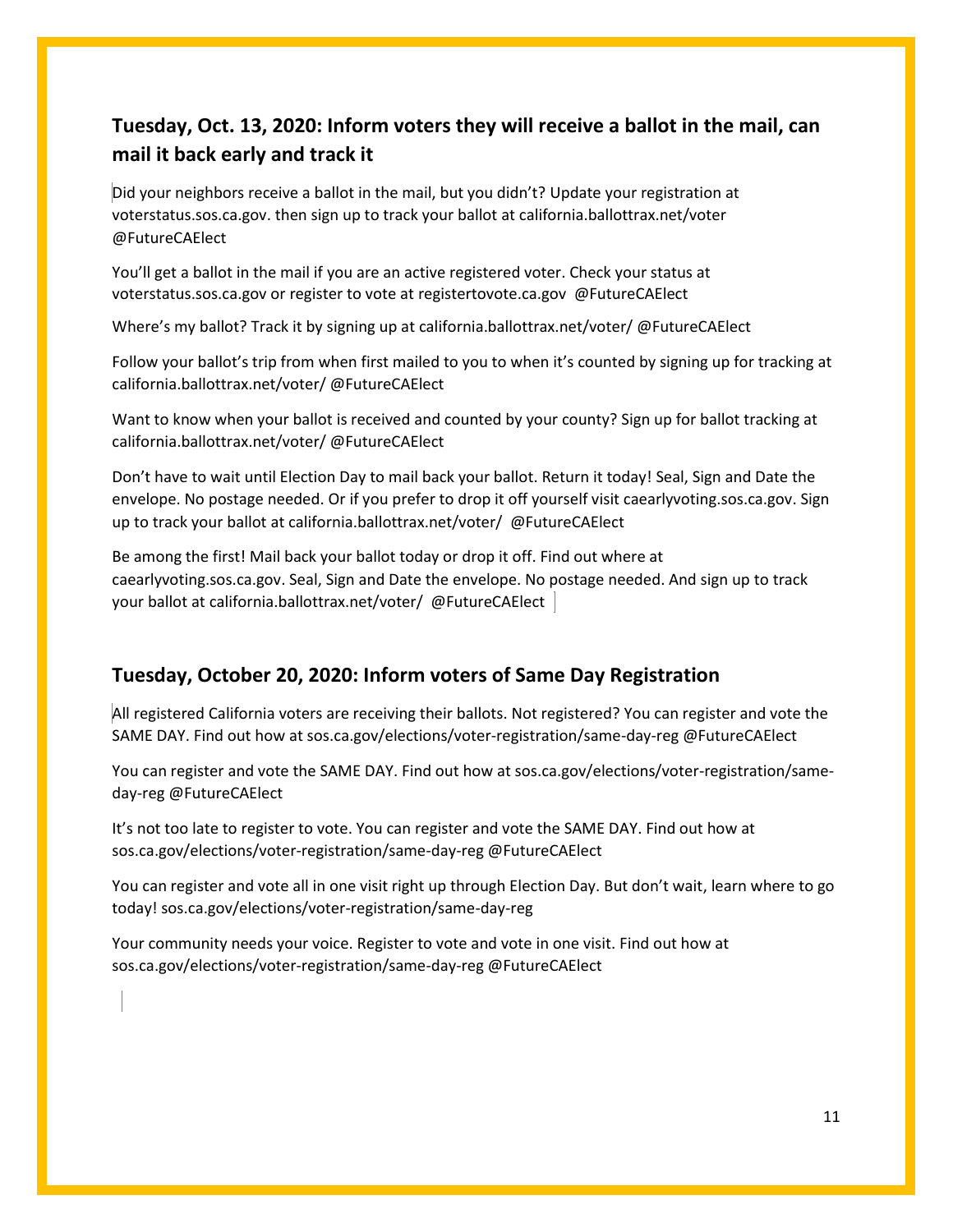#### **Tuesday, Oct. 27: Remind voters they can vote early starting the weekend before Election Day, and even earlier in some counties**

Be among the first. Have your voice heard and Vote Early. You have many ways to vote this election. Return your ballot today at a mailbox or drop box. Seal, sign and date the envelope, or check where to vote in-person this weekend. Visit caearlyvoting.sos.ca.gov @FutureCAElect

You have many ways to vote early this election, all of them safe! Vote at home and drop off your ballot or visit an early voting location this weekend. Find one near you at caearlyvoting.sos.ca.gov. @FutureCAElect

Voting at home? Seal, sign, and date the envelope and put it in the mail today. No postage needed. You can also drop it off at any voting location or drop box in your county. Find a location near you sos.ca.gov/elections/polling-place @FutureCAElect

You can vote your way, safely and early! Don't wait until Election Day. See your options for voting early at caearlyvoting.sos.ca.gov @FutureCAElect

Think of Election Day as the last day you can vote! But you don't have to wait. You can vote early. Check where to go caearlyvoting.sos.ca.gov/ @FutureCAElect

Election Day is the LAST day you can vote. But you don't have to wait until then. Find out where to vote this weekend. Visit caearlyvoting.sos.ca.gov/ @FutureCAElect

#### **Saturday, October 31: Remind voters to vote early**

Forgot to register to vote because you were making your Halloween costume? Register and vote in one visit. It's not too late. Find out where to go caearlyvoting.sos.ca.gov @FutureCAElect

Voting at home? Don't hold on to your ballot. That's too scary. Seal, sign and date the envelope today. Drop if off at any official drop box or voting location in your county this weekend. Find where to go caearlyvoting.sos.ca.gov @FutureCAElect

Need to vote in person or need assistance? Wear a face covering and visit a voting location near you caearlyvoting.sos.ca.gov @FutureCAElect

Vote this weekend and avoid the wait on Election Day! You can also register and vote the same day. sos.ca.gov/elections/voter-registration/same-day-reg @FutureCAElect

Happy Halloween! Missing the chance to make your voice heard is too scary. Vote today. Seal, Sign and Date your ballot and drop it off at a drop box or voting location near you. You can also vote in-person at caearlyvoting.sos.ca.gov @FutureCAElect

Boo-tiful day to Vote! Drop off your ballot at any drop box. Seal, Sign and Date the envelope or visit a voting location near you caearlyvoting.sos.ca.gov @FutureCAElect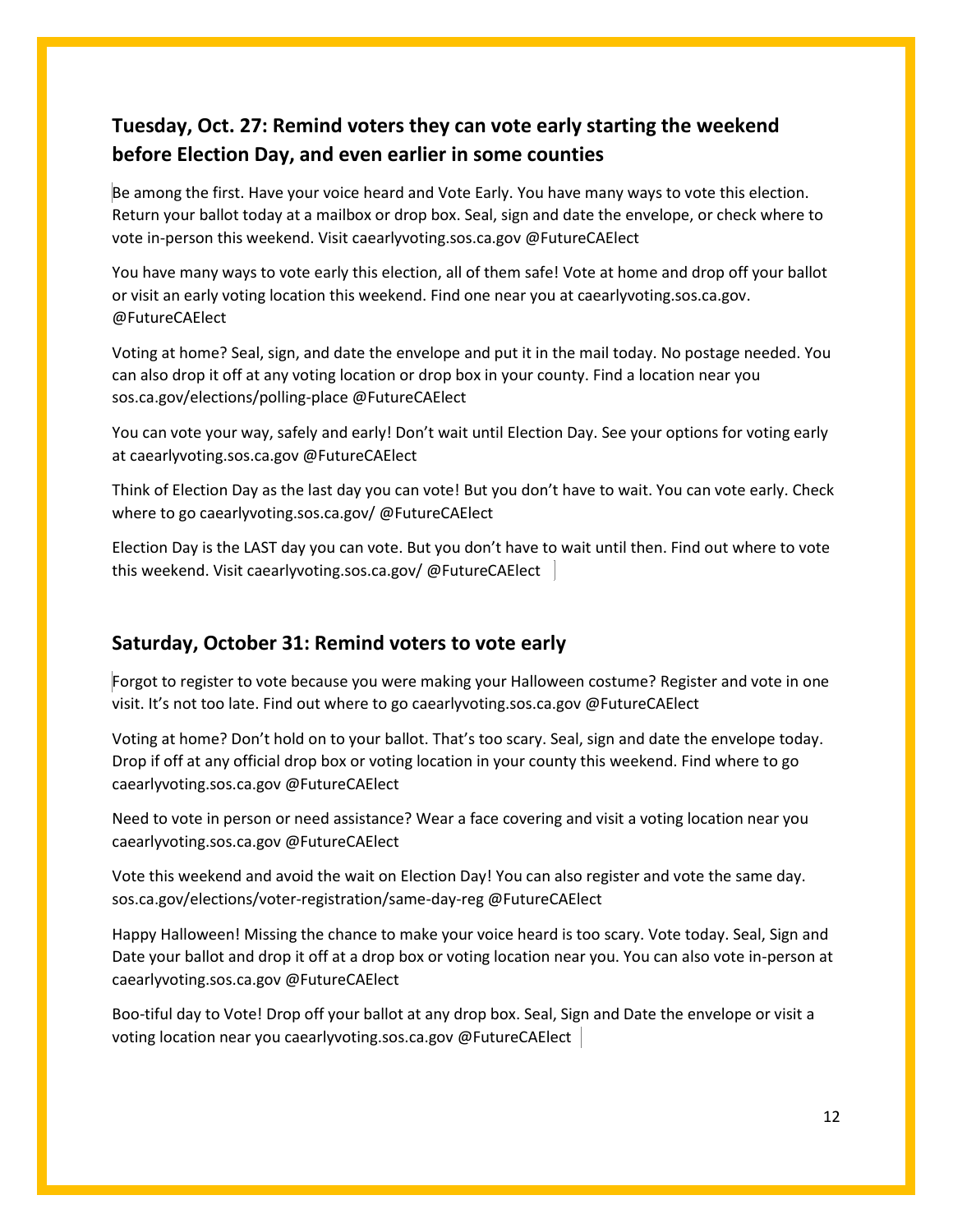#### <span id="page-12-0"></span>November 2020

#### **Sunday, Nov. 1, 2020: Remind voters to vote early**

You can vote today! Safely register and vote on the same day at a voting location near you! OR Seal, Sign and Date your ballot and drop it off at any voting location or drop box in your county caearlyvoting.sos.ca.gov/ @FutureCAElect

The last day to vote is Nov. 3 but you can register and vote TODAY at a voting location in your county. caearlyvoting.sos.ca.gov/ @FutureCAElect

Don't wait! You can safely vote or register to vote on the same day by visiting a voting location near you or dropping off your completed ballot at a drop box or voting location. Don't forget to Seal, Sign and Date the envelope! Learn where to go caearlyvoting.sos.ca.gov/ @FutureCAElect

Vote safely in person while distanced and with a face covering when visiting a voting location today or drop off your completed ballot at a voting location or ballot drop box near you. caearlyvoting.sos.ca.gov/ @FutureCAElect

Control your destiny. Vote today and avoid the crowds on Election Day. Vote safely in person or drop off your completed ballot at a voting location or ballot drop box near you. caearlyvoting.sos.ca.gov/ @FutureCAElect

#### **Monday, Nov. 2, 2020: Remind voters to vote early**

Tomorrow's Election Day but you can vote NOW at a voting location near you. sos.ca.gov/elections/polling-place @FutureCAElect

Don't wait for tomorrow to vote! Head to a voting location near you to vote. You can even register and vote the same day. sos.ca.gov/elections/polling-place @FutureCAElect

Avoid the lines & vote safely TODAY before Election Day! Visit a voting location near you to cast your ballot, or drop off your ballot sos.ca.gov/elections/polling-place @FutureCAElect

Vote today, in person or drop your ballot off at any voting location or ballot drop box location. Check at the link for details. sos.ca.gov/elections/polling-place @FutureCAElect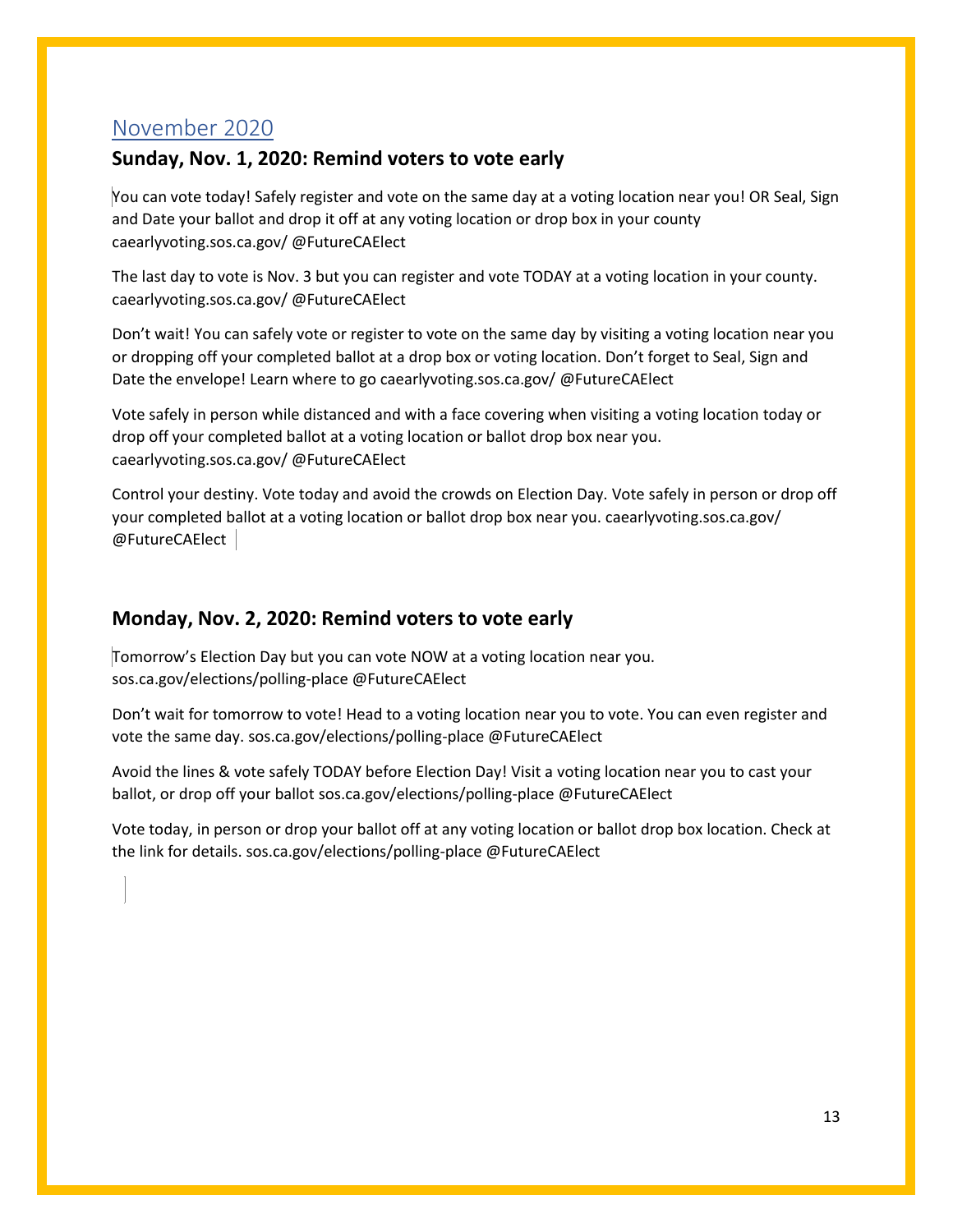#### **Tuesday, Nov. 3, 2020 – Election Day**

Today's Election Day, and there's more than one way to vote in CA! Visit your county's website to see all your options. sos.ca.gov/elections/voting-resources/county-elections-offices @FutureCAElect

It's Election Day! Voting at home? Return your ballot today. Seal, Sign and Date the envelope. No postage needed drop it off at a voting location or drop box near you or vote safely in-person. Learn where to go sos.ca.gov/elections/polling-place

Want to vote today but not sure if you're registered? Register and vote in one visit at a voting location in your county! sos.ca.gov/elections/polling-place @FutureCAElect

Don't want to vote in-person? Drop off your ballot at any drop box or voting location near you. Find where to go sos.ca.gov/elections/polling-place @FutureCAElect

Voting is your right, and so is being able to do it safely. Visit your county's website for locations & all your voting options. sos.ca.gov/elections/voting-resources/county-elections-offices @FutureCAElect

Forgot to register to vote? Register and vote in one visit. Find out where to go sos.ca.gov/elections/polling-place @FutureCAElect

It's not too late to register and vote today! Check on same day registration and voting in your county at their website. sos.ca.gov/elections/polling-place @FutureCAElect

Register and vote today safely at a voting location in your county near you. Check your county's website to find out where. sos.ca.gov/elections/polling-place @FutureCAElect

Today you can vote & make your voice heard, safely & securely at any voting location, in person or by dropping off your ballot. sos.ca.gov/elections/polling-place @FutureCAElect

Your vote isn't just for you, it's for family, neighborhood & community. Today is when you can show your support for all! sos.ca.gov/elections/polling-place @FutureCAElect

Voting makes the changes needed for your community to thrive. Make your voice heard! sos.ca.gov/elections/polling-place @FutureCAElect

Vote today & make tomorrow better, for you, your family & community! Check where to cast your ballot at your county's website. sos.ca.gov/elections/polling-place @FutureCAElect

Your community needs your voice. Register to vote and vote in one visit. Find out how at sos.ca.gov/elections/voter-registration/same-day-reg @FutureCAElect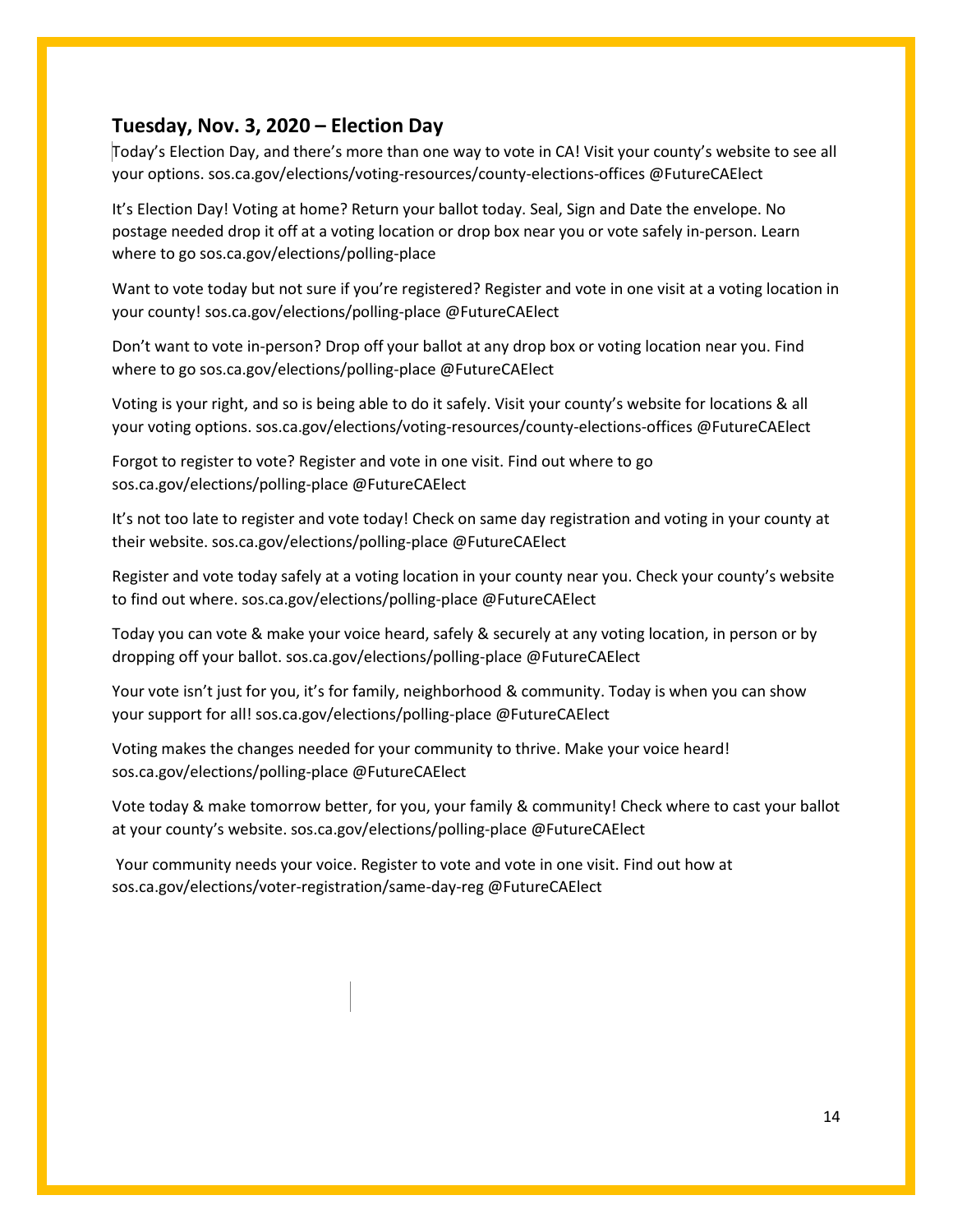## <span id="page-14-0"></span>List of Suggested Hashtags

The following is a popular collection of election hashtags. Hashtags can increase interactions with a post.

#CAVotes

#CaliVotes

#CAVotesEarly

#CAVotesSafely

#CAVotingIsSafeVoting

#Election2020

#ElectionDay2020

#ElectionDayMaskSelfie

#RegisterNowVoteLater

#Vote

#VoteEarlyVoteSafe

#VoteSafe

#VotesSafeInPerson

#VoteSafeYourWay

#WearYourMaskKeepYourDistanceCastYourVote

#YourVoteIsOurFuture

#YourVoteIsYourVoice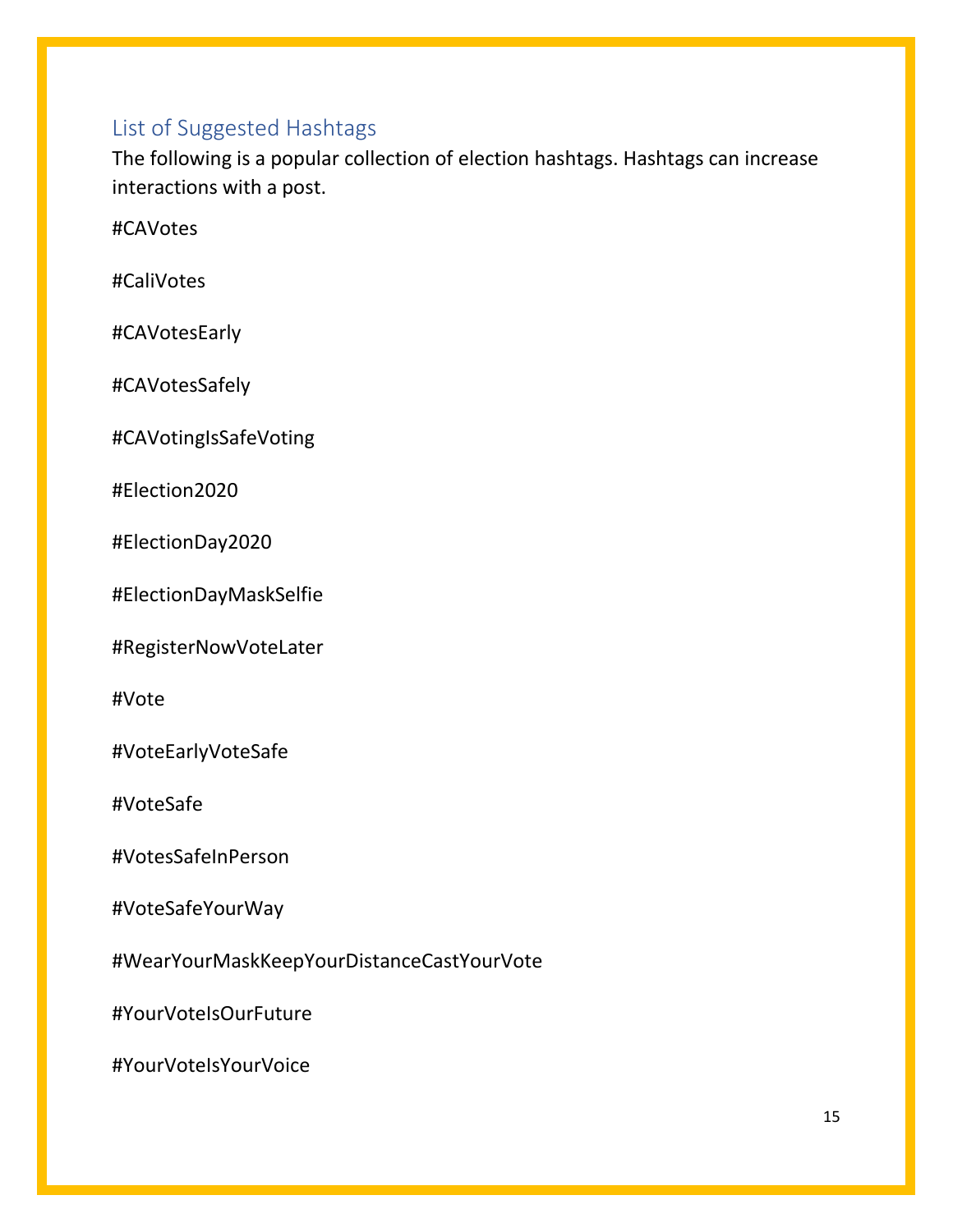# <span id="page-15-0"></span>Contact List to Connect with California Election Officials

Tag your local election office or include their link in your post.

| County                     | <b>Twitter Handle</b>             | Website                                                          |
|----------------------------|-----------------------------------|------------------------------------------------------------------|
| Alameda County             | @ACVOTE                           | acvote.org/index                                                 |
| <b>Alpine County</b>       |                                   | alpinecountyca.gov/index.aspx?NID=388                            |
| <b>Amador County</b>       | @AmadorCounty                     | amadorgov.org/government/elections                               |
| <b>Butte County</b>        | @CountyofButte, @buttevotes       | clerk-<br>recorder.buttecounty.net/elections/electho<br>me.html  |
| <b>Calaveras County</b>    | @CalaverasCR                      | elections.calaverasgov.us/                                       |
| <b>Colusa County</b>       |                                   | countyofcolusa.org/197/Elections                                 |
| <b>Contra Costa County</b> | @cocoelections                    | cocovote.us/                                                     |
| Del Norte County           | @DelNorteCounty                   | co.del-norte.ca.us/departments/clerk-<br>recorder/elections      |
| El Dorado County           | @EDCElections,<br>@CountyElDorado | edcgov.us/Government/Elections                                   |
| <b>Fresno County</b>       | @FresnoCountyCA                   | co.fresno.ca.us/departments/county-clerk-<br>registrar-of-voters |
| <b>Glenn County</b>        |                                   | countyofglenn.net/dept/elections/welcome                         |
| <b>Humboldt County</b>     | @HumCoGov                         | humboldtgov.org/890/Elections-Voter-<br>Registration             |
| <b>Imperial County</b>     | @ImperialCntyCA                   | elections.imperialcounty.org/                                    |
| Inyo County                | @InyoElections                    | elections.inyocounty.us/                                         |
| <b>Kern County</b>         | @CountyofKern                     | kernvote.com/                                                    |
| <b>Kings County</b>        |                                   | countyofkings.com/departments/administr<br>ation/elections       |
| Lake County                | @LakeCountyInfo                   | lakecountyca.gov/Government/Directory/R<br>OV.htm                |
| Lassen County              |                                   | lassencounty.org/dept/county-clerk-<br>recorder/elections/       |
| Los Angeles County         | @LACountyRRCC                     | www.lavote.net                                                   |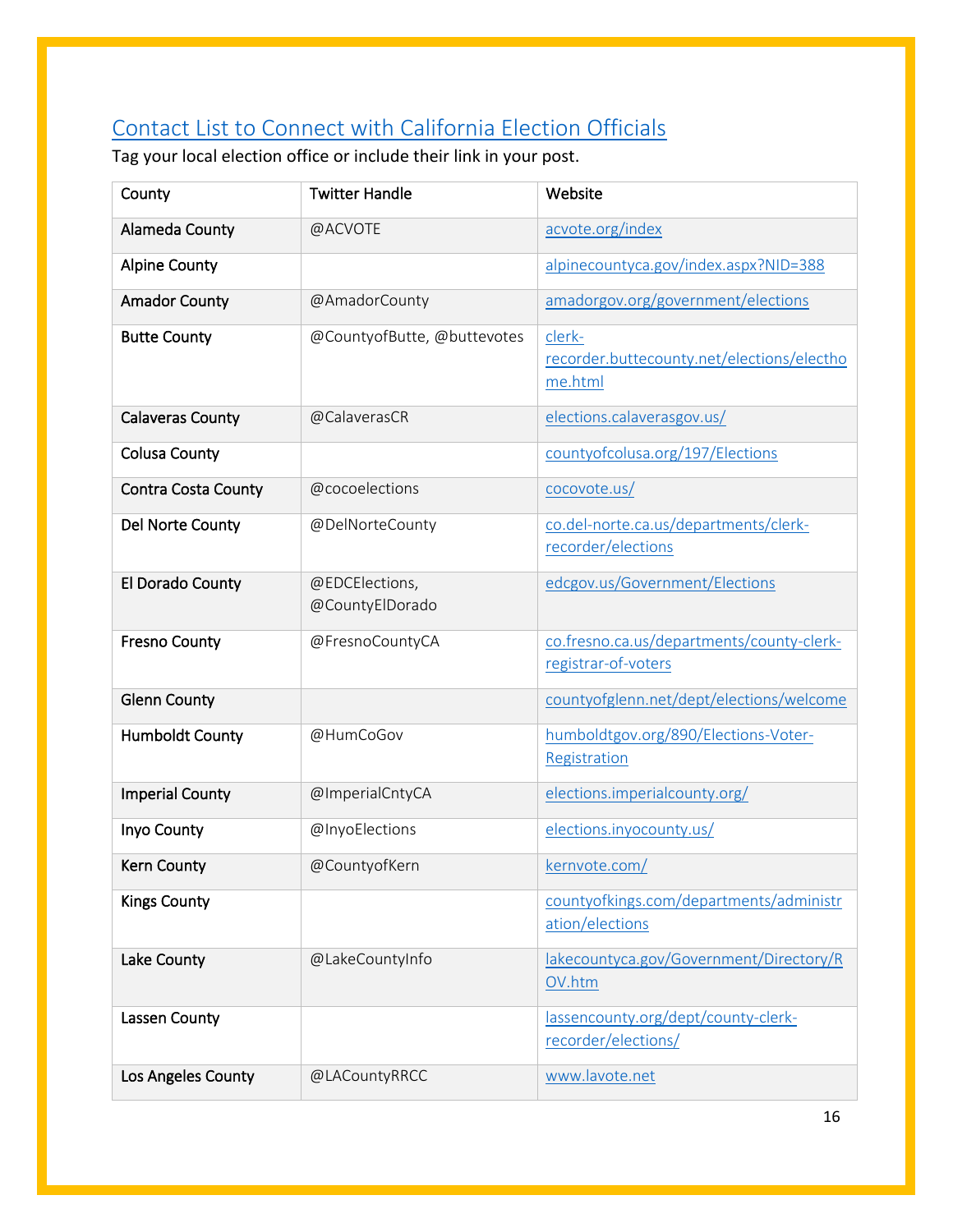| Madera County           | @MaderaElections,     | votemadera.com                              |
|-------------------------|-----------------------|---------------------------------------------|
|                         | @MaderaCounty         |                                             |
| <b>Marin County</b>     | @maringov             | marincounty.org/depts/rv                    |
| <b>Mariposa County</b>  | @MariposaCounty       | mariposacounty.org/87/Elections             |
| <b>Mendocino County</b> | @countymendocino      | mendocinocounty.org/government/assesso      |
|                         |                       | r-county-clerk-recorder-elections/elections |
| <b>Merced County</b>    | @MercedCounty         | co.merced.ca.us/2379/Elections              |
| <b>Modoc County</b>     |                       | co.modoc.ca.us/departments/elections/       |
| <b>Mono County</b>      | @countyofmono         | monocounty.ca.gov/elections                 |
| Monterey County         | @MontereyVote         | montereycountyelections.us/                 |
| Napa County             | @CountyofNapa         | countyofnapa.org/396/Elections              |
| Nevada County           | @NevCoElections,      | mynevadacounty.com/695/Registrar-of-        |
|                         | @NevadaCountyCA       | <b>Voters</b>                               |
| <b>Orange County</b>    | @OCRegistrar          | ocvote.com/                                 |
| <b>Placer County</b>    | @PlacerCA             | placerelections.com/                        |
| <b>Plumas County</b>    | @PlumasCountyCA       | plumascounty.us/142/Elections-Division-     |
|                         |                       | Home                                        |
| <b>Riverside County</b> | @RivCoRegistrar       | voteinfo.net/                               |
| Sacramento County       | @SacCountyCA          | elections.saccounty.net/                    |
| San Benito County       | @SBCVOTE              | sbcvote.us/                                 |
| San Bernardino County   | @SBC_Elections        | sbcountyelections.com/default.aspx          |
| San Diego County        | @SDVOTE               | sdvote.com/                                 |
| San Francisco           | @SFElections          | sfelections.sfgov.org/                      |
| San Joaquin County      | @SanJoaquinVotes      | sigov.org/department/rov/                   |
| San Luis Obispo County  | @CountyofSLO          | slocounty.ca.gov/Departments/Clerk-         |
|                         |                       | Recorder.aspx                               |
| San Mateo County        | @smcvote, @sanmateoco | www.smcacre.org/smcvote                     |
| Santa Barbara County    | @countyofsb           | countyofsb.org/care                         |